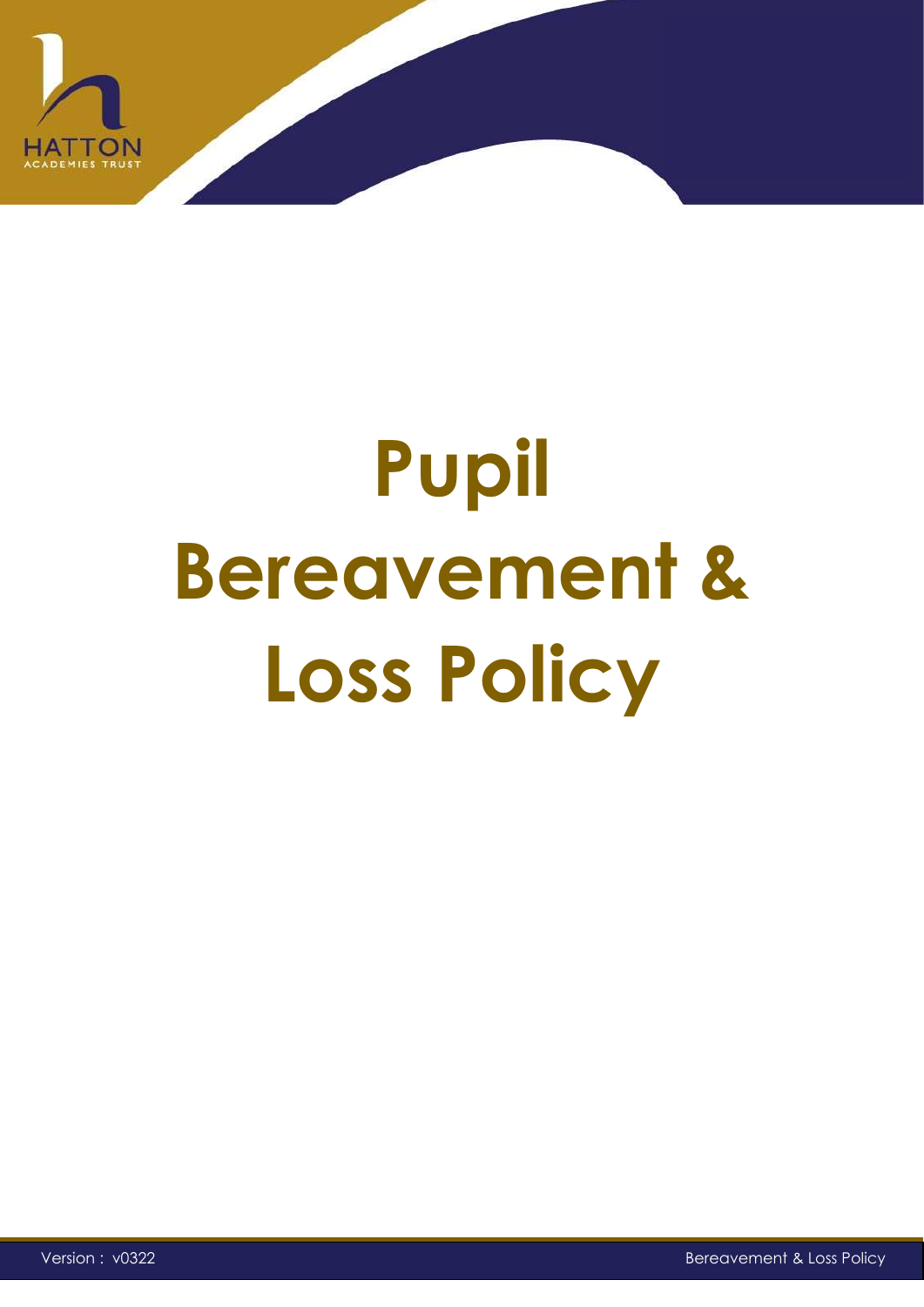# **Contents**

| 1.  |                                                                               |
|-----|-------------------------------------------------------------------------------|
| 2.  |                                                                               |
| 3.  |                                                                               |
| 4.  |                                                                               |
| 5.  |                                                                               |
| 6.  |                                                                               |
| 7.  |                                                                               |
| 8.  |                                                                               |
| 9.  | Informing Children and Young People of a Death Within the School Community  6 |
| 10. | Informing Staff and Governors of a Death within the School Community7         |
| 11. |                                                                               |
| 12. |                                                                               |
| 13. |                                                                               |
| 14. |                                                                               |
| 15. |                                                                               |
| 16. |                                                                               |
| 17. |                                                                               |
| 18. |                                                                               |
| 19. |                                                                               |
| 20. |                                                                               |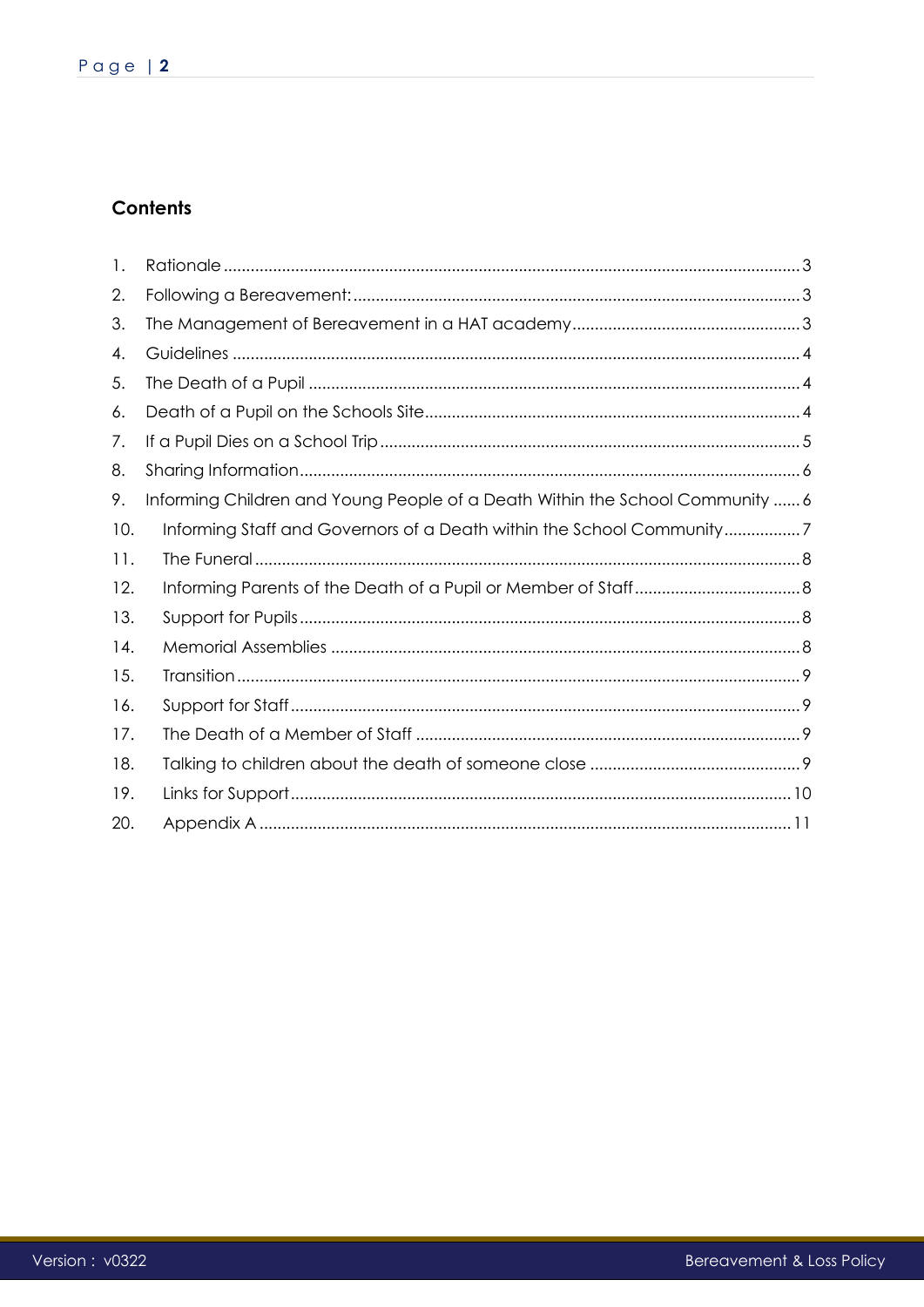# <span id="page-2-0"></span>**1. Rationale**

At Hatton Academies Trust we understand that bereavement is an experience which is likely to be faced by all members of our Trust community at some point. We appreciate that there will be significant challenges when the loss is of a member of our Trust community. Pupils will need to be supported when they experience family bereavements and other significant losses during their lives.

This policy has been created to provide guidelines to be followed after a bereavement. The aim is to be supportive to both pupils and adults, and for staff to have greater confidence and be better equipped to cope when bereavement happens. Every death and the circumstances in which it occurs is different and this policy has been constructed to guide us on how to deal professionally, sensitively and compassionately with difficult matters in upsetting circumstances.

Hatton Academies Trust is committed to the emotional health and well-being of its staff and pupils. We are dedicated to securing high levels of well-being for staff and pupils. We wish to work towards this in all aspects of school life, and to provide an ethos, environment and curriculum that supports and prepares pupils for coping with separation or loss of a loved one, either through death, divorce or separation.

### <span id="page-2-1"></span>**2. Following a Bereavement:**

### **We believe that children and adults alike have the right to:**

- be given space and time to grieve
- be given or signposted to support from whichever source is deemed the most appropriate – if possible, of their own choice
- encounter a caring environment in which they feel safe to demonstrate grief without fear of judgement.

### **We recognise that:**

- grief may not always be apparent to the onlooker, but its invisibility makes it no less real
- differing religions/cultures view death and bereavement from different perspectives and all viewpoints should be taken into consideration and given equal value in the school environment
- the death of a pupil has huge repercussions beyond the immediate teaching/care team of that pupil and every effort should be taken to inform and deal sensitively with the far-reaching contacts.

### <span id="page-2-2"></span>**3. The Management of Bereavement in a HAT Academy**

A universally accepted procedure outline will not enable everyone to feel comfortable in dealing with the practicalities of death and bereavement. Each bereavement is unique and comes with its own specific challenges; however, it is helpful to have a framework on which to build. One of the main concerns must be the immediate family of the deceased and as a Trust we state our commitment to any such family as may need practical, emotional and ongoing support.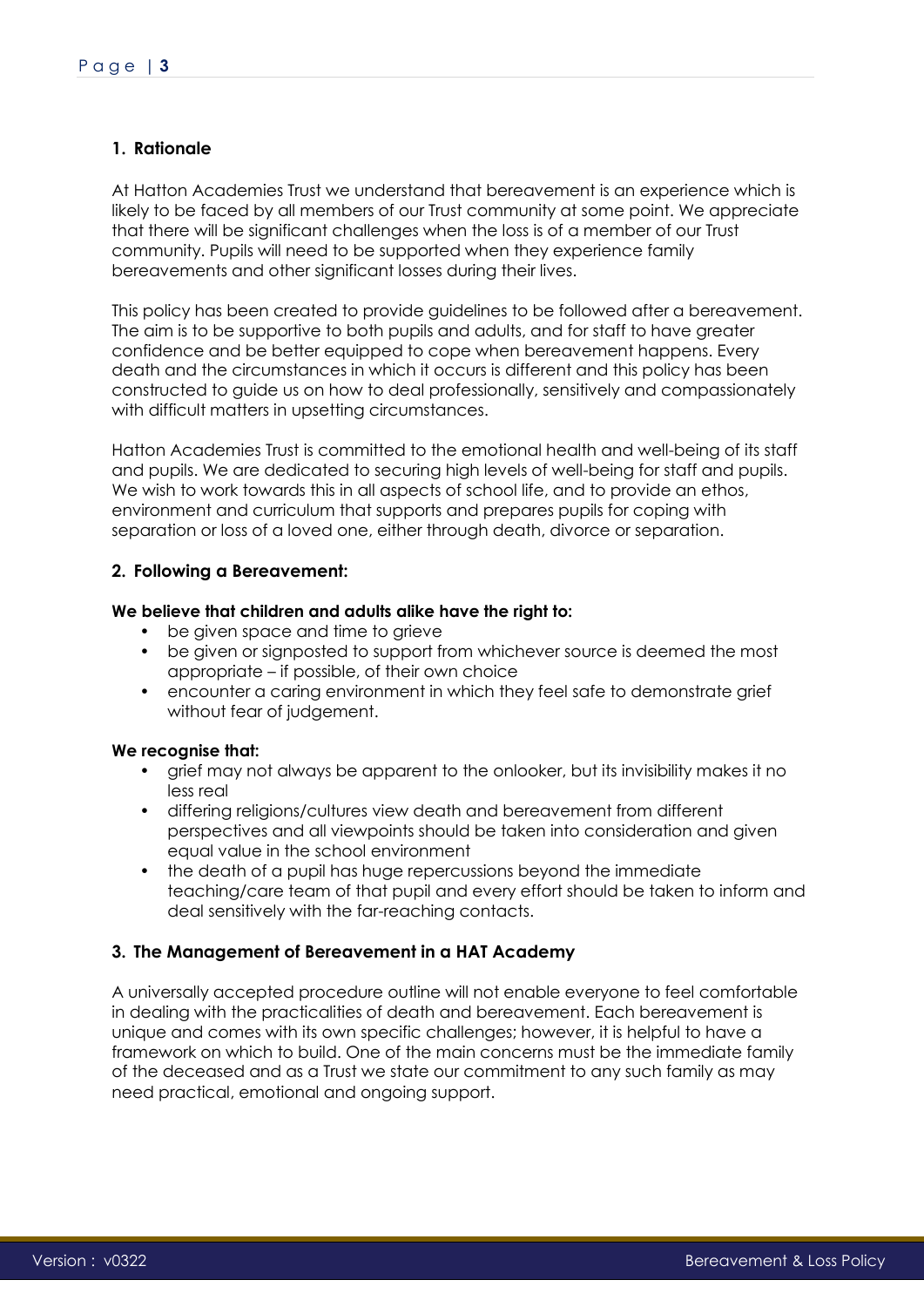# <span id="page-3-0"></span>**4. Guidelines**

- 1. The academy will respond in a planned and agreed manner, so that all staff know what is expected and can contribute in a way that is consistent with the ethos of the Trust and academy.
- 2. The Principal will co-ordinate the academy's response and be vital in creating an appropriate atmosphere. They will be the first point of contact and will liaise with all parties concerned and affected. They will allocate a specific person to support the bereaved. This person would, in the later stages of bereavement, offer support and check on the progress of any pupils involved.
- 3. In addition, a small group of staff will be identified to keep in touch with the family so contact from the family's point of view is manageable but also does not come to an abrupt end after all the initial attention. This group could include the Designated Safeguarding Lead, a Mental Health First Aider and a Pastoral Lead.
- 4. The Principal or their representative will inform all staff of the death(s).
- 5. Where possible other pupils and parents/carers will be informed at the same time and as promptly as circumstances will allow. Pupils in school will be informed face to face, parents or carers by letter/email on the same day. Absentees from the academy will be noted to ensure that they are also informed on their return by their teacher or form tutor. Staff who are absent will be informed by their line manager.
- 6. The academy should ensure that they do not deny young people the opportunity to grieve and mourn within the traditions of their own culture and religious beliefs.
- 7. Where required the Principal or a representative from HAT will liaise with the media and if appropriate the police.

# <span id="page-3-1"></span>**5. The Death of a Pupil**

The academy may be notified in a number of ways.

- It is usually parents or a close relative that inform the academy directly about the death. The person answering the phone will put them through to the most senior member of staff on site.
- Where death occurs in the holidays or at weekends parents or close family will usually contact whoever they can. Whichever member of staff is contacted they must contact the Principal as a matter of urgency to inform them.
- However, deaths are often reported on social media and it may be that members of staff (particularly those living within the community) may discover the news before senior staff.
- In this instance staff should immediately contact the most senior member of the school team possible and that person will then assume responsibility for the dissemination of the information.

# <span id="page-3-2"></span>**6. Death of a Pupil on the Schools Site**

- If any member of staff has concerns regarding a pupil's health, they will contact a first aider and a member of the Senior Leadership Team (SLT).
- In the case of serious concern, the academy will call for an ambulance. Due to the seriousness of the situation, this decision can be taken by the first aider or a member of the SLT.
- Each academy should consider the use of a defibrillator if one is available o site.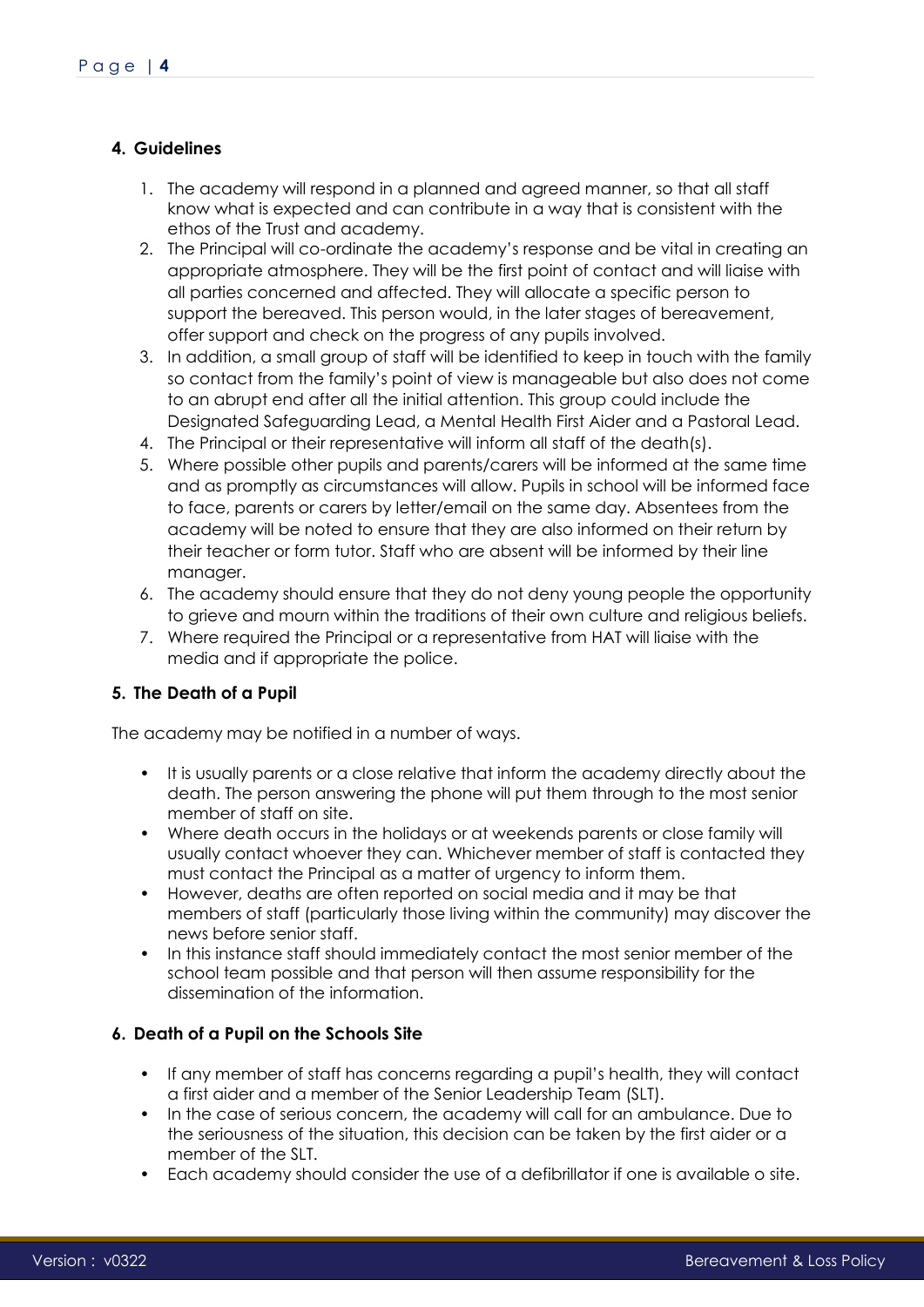- The incident will be logged on CPOMS by the first aider and any other staff attending the incident.
- Inform the Principal or, in their absence, the most senior member of staff on site.
- The Principal, Lead DSL or member of SLT will then ensure that the parents are contacted and seek their agreement to meet the ambulance at the hospital.
- If the pupil stops breathing, a trained school staff member will administer CPR. In some cases, parents may have given the academy a protocol to be followed in the event of a serious health incidence.
- Once the ambulance has arrived at school, the pupil is given over to their care and it is the ambulance team's decision as to where the pupil is taken, or which form of treatment is administered.
- In the rare event where the parents have given the academy a protocol to be followed in the event of an emergency medical issue occurring - e.g. no resuscitation - this protocol will be handed to the paramedics.
- Any pupil who has witnessed the incident must be removed to a safe place away from it as soon as possible by academy staff
- In the event of pupils having their mobile phones with them, these must be given over to staff until the parent of the pupil who has passed away is informed.
- Any change in circumstance following the first call to parents should be reported to them as soon as possible. **NB:** Staff must not impart shocking or worrying news to a parent if they are travelling in a car alone.
- Once the pupil is placed in the ambulance, a member of staff will be appointed to travel to the hospital either in the ambulance or in their own transport. The purpose of this is to be a familiar face to the pupil's family on their arrival at the hospital. This person will remain in regular contact with Principal or designated member of staff.
- The academy will notify the Trust, the local authority, Ofsted and potentially the HSE, if there is a death in the academy at the earliest opportunity.
- All press enquiries are to be rooted through the Principal or the Trust.

# <span id="page-4-0"></span>**7. If a Pupil Dies on a School Trip**

- If a crisis situation occurs whilst a pupil is out on an educational trip, then the adult with the pupil - or the teacher in charge - should telephone for an ambulance first and then contact the academy to inform the Principal.
- The academy will then take the responsibility of contacting the parents.
- Once the ambulance team reaches the pupil, the pupil becomes the responsibility of the ambulance team and they will direct any subsequent actions.
- Any pupil who has witnessed the incident must be removed to a safe place away from it as soon as possible by academy staff
- In the event of pupils having their mobile phones with them, these must be given over to staff until the parent of the pupil who has passed away is informed.
- The off sites visit protocols give guidance for such situations and should be followed.
- The academy will notify the Trust, the local authority, Ofsted and potentially the HSE at the earliest opportunity, if there is a death out of school. The above procedures and protocols will then apply.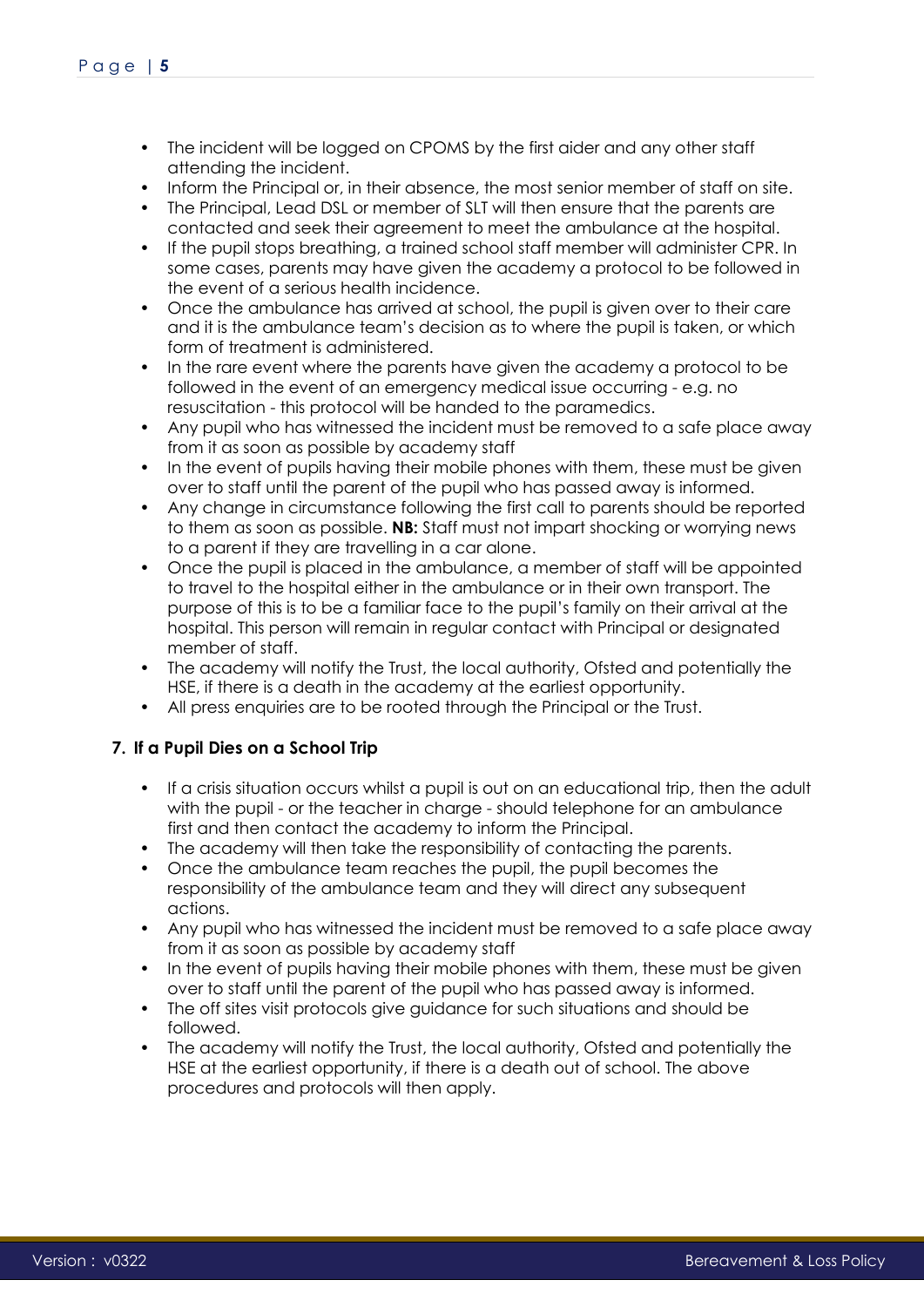# <span id="page-5-0"></span>**8. Sharing Information**

It is important to agree, with parents/carers, before the academy can take on the role of informing concerned parties within, or outside, the school community. There can be no definitive list of people to contact and, therefore, it will be different for each pupil.

The academy should ensure that all people who are close to the pupil are told in a sensitive and supportive manner rather than risk them hearing it 'on the grapevine'. The academy needs to ensure it does not add to the sorrow by leaving people feeling marginalised.

The following people should be considered:

- Current academy staff not in work that day including therapeutic support staff, counsellors etc
- Previous academy staff who worked closely with the pupil
- Social Work team if applicable
- SEND team
- Chair of Trustees
- Other professionals who work with the pupil e.g. Ed Psych

### <span id="page-5-1"></span>**9. Informing Children and Young People of a Death within the School Community**

The process for telling the pupils will be decided by the Principal following consultation with the Trust and academy senior leaders. For example, the age of pupils will be considered and a decision made as to who the best person/people would be to speak to the children about the death.

Children and young people, even very young children will want to know what happened, how it happened, why it happened and perhaps most importantly of all, what happens next? It is recognised that children and young people have a healthy curiosity and if they are not informed of the circumstances, or feel they are unable to ask questions, their normal grief process may be affected.

The following guidelines are to be used when informing children of the death of another pupil, a teacher or other member of staff:

- Identify those children who had a long-term and/or close relationship with the deceased so they may be told together as a separate group.
- Pupils with specific needs including pupils with past history of loss; pupils with a learning disability and pupils who have difficulty managing their emotions or behaviour will be identified and informed appropriately.
- The pupils in the academy community will be informed either in their classes or in assemblies
- In an attempt to reduce the shock of the news of the death to the children and young people the language used to inform them will be carefully chosen and delivered by a senior member of staff.
- The academy will signpost pupils to or seek direct, additional support from external agencies/charities to ensure all children and young people feel supported.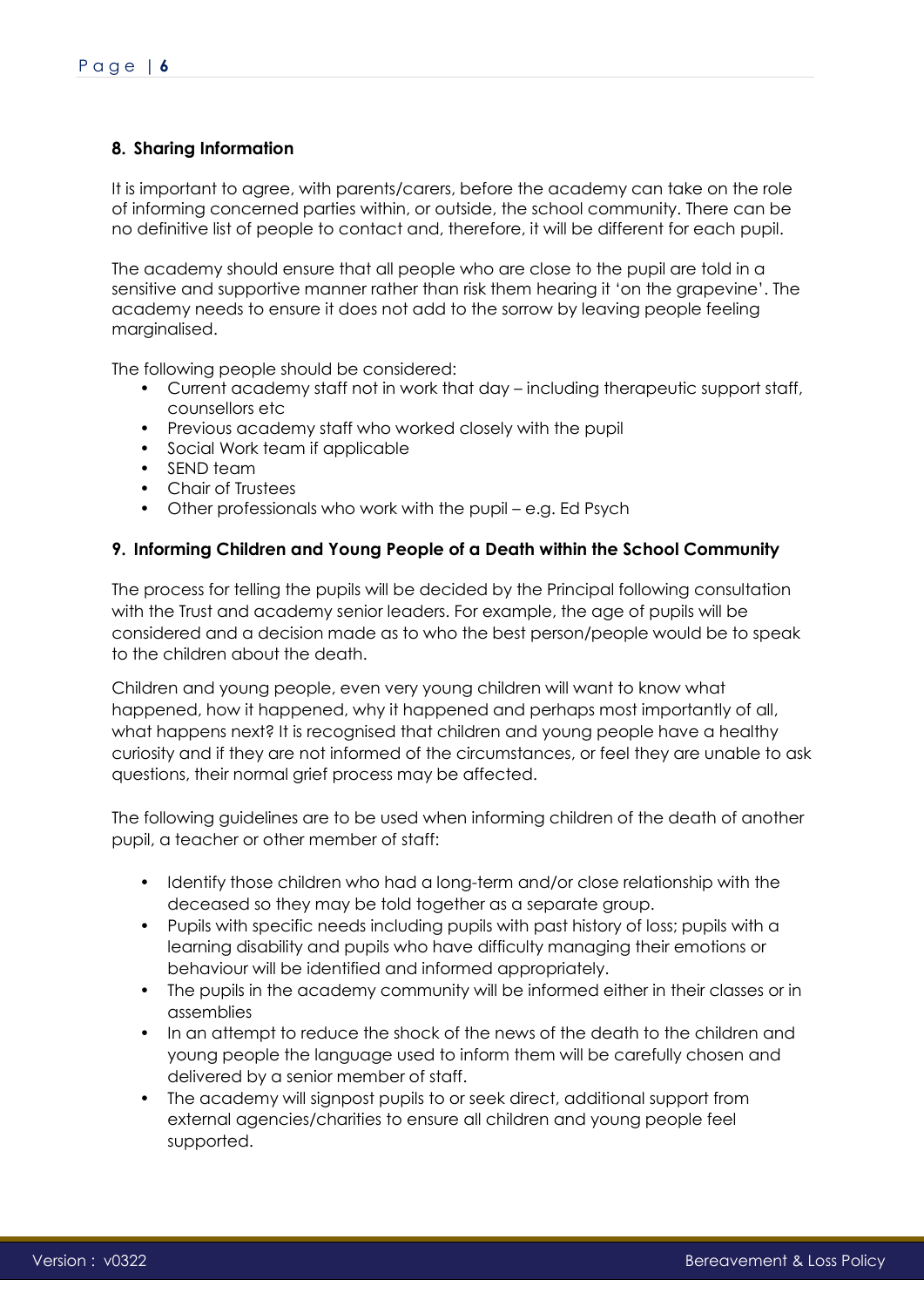# <span id="page-6-0"></span>**10. Informing Staff and Governors of a Death within the School Community**

A death can affect the whole community in different ways and depends on:

- The role that the deceased person had in the academy.
- How well known they were in the local community.
- Circumstances surrounding the death, particularly suicide, or other violent or sudden deaths.
- Adults and children benefit from being kept informed of a death. Rumour and gossip can be very damaging and can lead to the attitude that the death is not a topic to talk about.

The following guidelines may help when informing staff and Trustees:

- A staff meeting will be held as soon as practicable. Identify absent staff.
- If a death has occurred in a holiday period all staff will be informed on the first day of term or through the academy's communication system.
- The Principal will inform staff what happened leading up to the death and give a factual explanation of how the death occurred.
- Be prepared for obvious upset and feelings of anger/guilt. People may connect the incident to their own personal experience of bereavement, so feelings about past bereavements may need to be discussed.
- To enable absent staff to feel part of a caring team, arrangements should be made to inform them over the telephone if a personal visit is impractical. Consider the relationship between the absent colleague and the deceased.
- For a death that may attract media coverage (e.g. if the member of staff or pupil (pupil family) are well-known within the community or died tragically), identify a nominated spokesperson (e.g. Principal or CEO) to provide a 'media statement' at an agreed time, as a way of dealing with media intrusion. Liaison with the individual's family is essential, prior to reporting information to the media, in order to respect their privacy and wishes.
- Establish good lines of communication with all relevant parties, this will always include family and staff, in some cases it may involve communication with emergency services, health, the local safeguarding team, Social Care, and other support services.
- Provide details of someone who can be available to talk things through with a member of staff, parent or pupil if they are finding the situation particularly hard. This person could advise the family of support services available if required.
- The Principal will prepare a letter/email to parents and carers to inform them of the situation.
- Staff will be provided with a script about what has happened so that consistent information is given to all of the pupils. Guiding responses to difficult questions that staff may be asked by the children will be included.
- Encourage everyone to consider how to meet their own support needs and take care of themselves, this may be from friends, family, support services and/or buddying up with other members of staff. Provide contact details for support in your local area.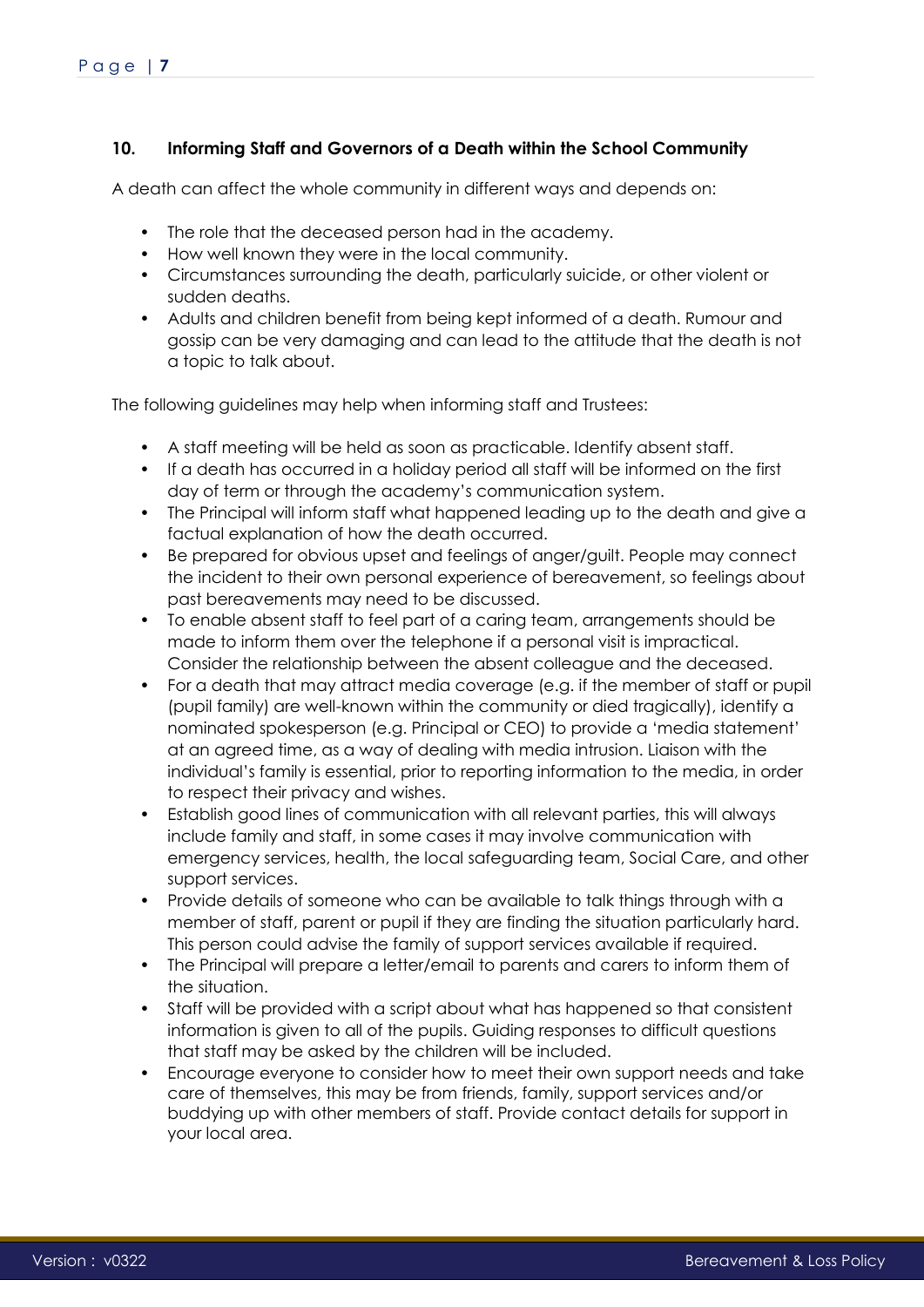# <span id="page-7-0"></span>**11. The Funeral**

- It is essential to sound out the family's wishes. The family may well welcome involvement of members of the academy community but equally, may wish to keep things private.
- The Principal will make arrangements for the academy to be represented at the funeral, and identify which staff and pupils may want to attend, together with the practicalities of issues such as staff cover and transport. It may be appropriate to close, but this decision must be taken only after discussion with the Trust.
- Flowers will be sent or a donation to a nominated cause as the family advises.
- Cultural and religious implications need consideration.
- If the parents wish to visit the academy at any time after the funeral, this will be agreed. Past experience has shown that this can be helpful in their grieving**.**

# <span id="page-7-1"></span>**12. Informing Parents of the Death of a Pupil or Member of Staff**

We consider that it is vital that parents and carers are provided with information as soon as possible so that they can support their children and help them make sense of what has happened. The Principal will communicate information in relation to the death(s) to parents/carers via email or letter.

# <span id="page-7-2"></span>**13. Support for Pupils**

### **The following are examples of typical support that could be considered:**

In most cases, each pupil will have a favoured member of staff to approach to speak to when they need support with their emotions.

The PSHE co-ordinator will ensure that we have suitable books and other materials to help children discuss death and come to terms with loss.

Social Stories may be one way to help some pupils to understand loss.

The well-being team may offer group or individual pupils support

Areas for reflection may benefit pupils. The provision of a calm environment in which to meet with others and spend some time in reflective mode could offer support to individuals.

Some children may be supported by a referral for therapeutic support or for focused counselling.

# <span id="page-7-3"></span>**14. Memorial Assemblies**

It may be appropriate to hold a memory assembly for the pupil. Staff need to be able to show pupils that it is perfectly normal to feel upset at the loss of a friend and that helpful rituals, thoughts, and remembering can be shared in a manageable way together.

An academy might also work with pupils and staff to decide on other ways of remembering those who have died. They may develop a garden/outside space for quiet reflection and remembrance, have a dedicate bench or seating area etc.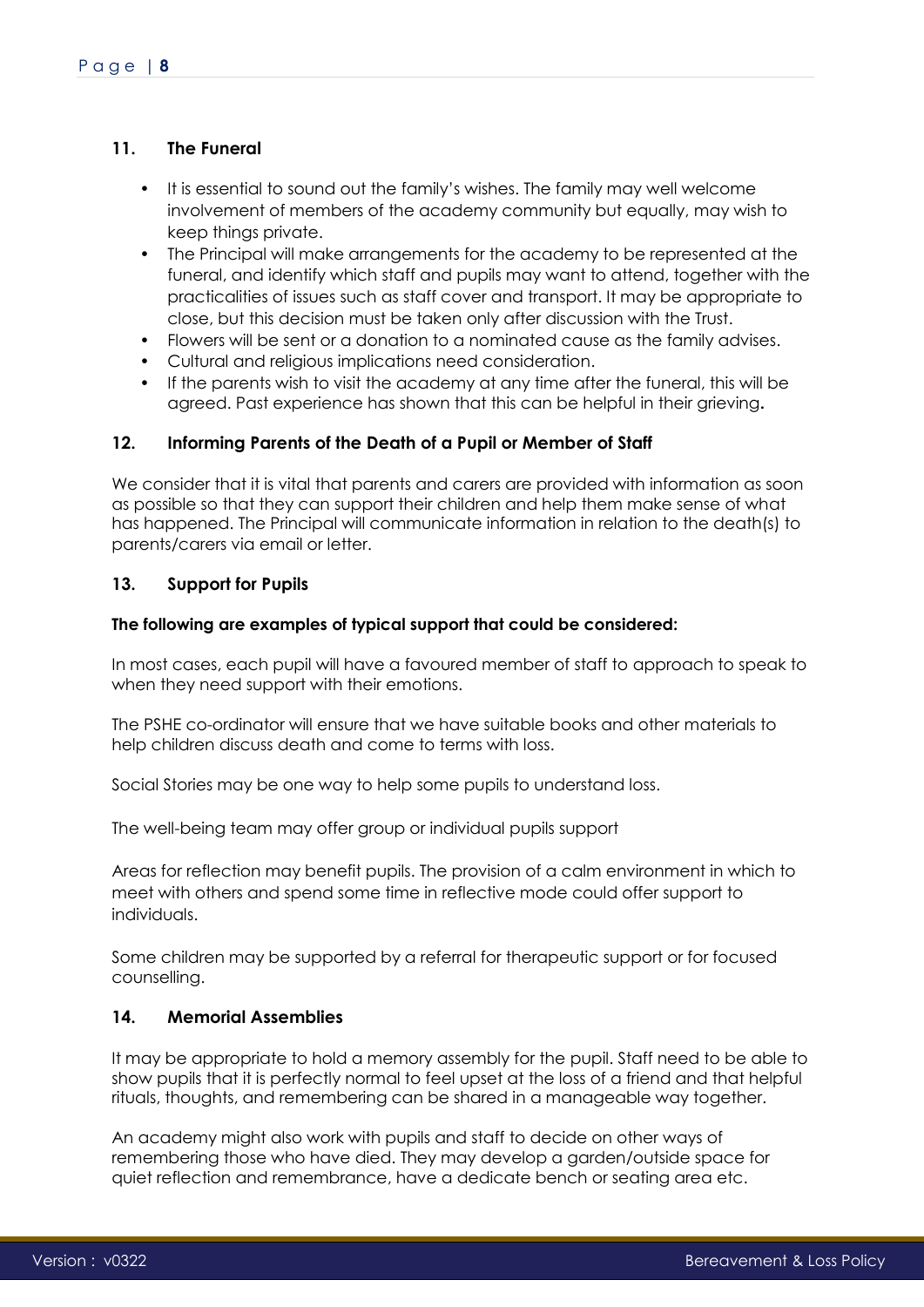# <span id="page-8-0"></span>**15. Transition**

It is vitally important to ensure that if a pupil has experienced bereavement that this information is passed on to the relevant persons when they move on to a new class or school.

# <span id="page-8-1"></span>**16. Support for Staff**

### **The following are examples of typical support that could be considered:**

The Trust recognises that the majority of people do not require counselling to cope effectively with their grief. However, for employees wishing to avail themselves of professional help in coming to terms with a significant loss may like to contact:

- Care First; the Trust's free, confidential, counselling service and Employee Assist Programme: [www.carefirst-lifestyle.co.uk](http://www.carefirst-lifestyle.co.uk/) Telephone Number 0800 174319 (Username: hattonacademies, Password: trust)
- Cruse Bereavement Care:<https://www.cruse.org.uk/><br>• NHS: https://www.nhs.uk/conditions/stress-anxiety-der
- NHS: [https://www.nhs.uk/conditions/stress-anxiety-depression/coping-with](https://www.nhs.uk/conditions/stress-anxiety-depression/coping-with-bereavement/)[bereavement/](https://www.nhs.uk/conditions/stress-anxiety-depression/coping-with-bereavement/)
- Mind: [https://www.mind.org.uk/information-support/guides-to-support-and](https://www.mind.org.uk/information-support/guides-to-support-and-services/bereavement/about-bereavement/)[services/bereavement/about-bereavement/](https://www.mind.org.uk/information-support/guides-to-support-and-services/bereavement/about-bereavement/)
- Marie Curie: [https://www.mariecurie.org.uk/help/support/bereaved](https://www.mariecurie.org.uk/help/support/bereaved-family-friends/dealing-grief/bereavement-or-grief-counselling)[familyfriends/dealing-grief/bereavement-or-grief-counselling](https://www.mariecurie.org.uk/help/support/bereaved-family-friends/dealing-grief/bereavement-or-grief-counselling)
- Child Bereavement UK:<https://www.childbereavementuk.org/>

Where **death has been through suicide** children, families and staff may benefit from the support from charities such as Papyrus, the Samaritans or Winston's Wish.

- <https://papyrus-uk.org/>
- <https://www.winstonswish.org/death-through-suicide/>
- <https://www.samaritans.org/>

# <span id="page-8-2"></span>**17. The Death of a Member of Staff**

All of the principles and procedures listed above apply to the death of a staff member. Please see the Trust's Supporting Terminal Illness and Bereavement Policy which provides further details in regard to the death of a staff member.

Please refer to the Trust's Health and Safety Policy regarding a reportable incident – RIDDOR - [hse.gov.uk/riddor/reportable-incidents.htm](https://www.hse.gov.uk/riddor/reportable-incidents.htm)

# <span id="page-8-3"></span>**18. Talking to children about the death of someone close**

When talking to a pupil about the death of someone close, the language used, and the pupil's need for information and understanding, will vary according to their age and developmental stage and the specific cause of the death. However, the pupil's basic needs will always remain the same.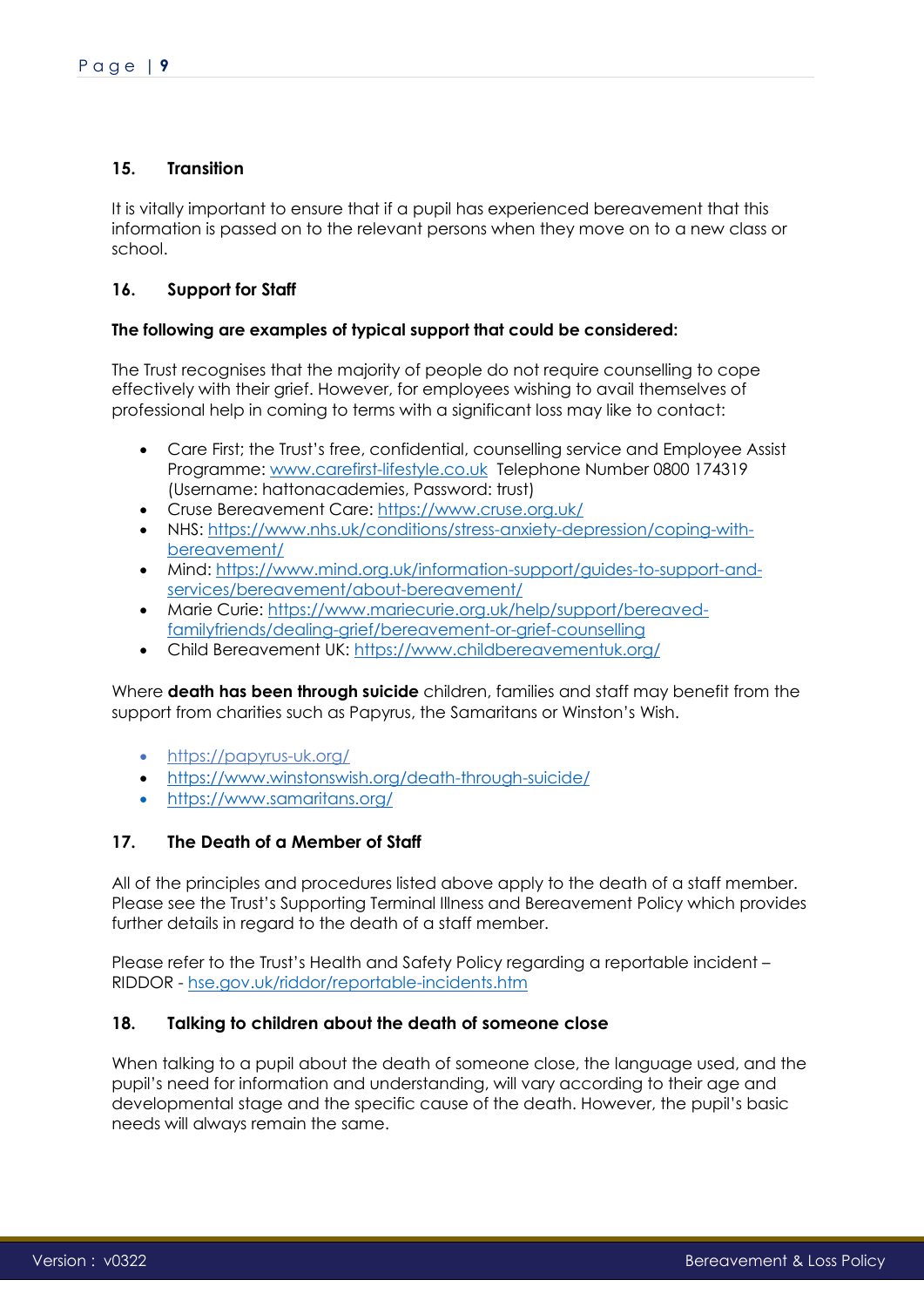# <span id="page-9-0"></span>**19. Links for Support**

[www.winstonswish.org.uk](http://www.winstonswish.org.uk/) – *a useful website offering practical ideas for helping those bereaved in the family and school community*.

### **How to get support from Winston's Wish**

- National Freephone Helpline\*: [08088 020 021](tel:448088020021) (open 9am 5pm, Monday Friday)
- ASK email support: [ask@winstonswish.org](mailto:ask@winstonswish.org)
- Crisis Messenger: Text WW to 85258 (available 24/7)
- Online chat: [click here](https://www.winstonswish.org/online-chat/) (available 12-4pm, Wednesdays and Fridays)

[www.childbereavement.org.uk-](http://www.childbereavement.org.uk/)*a bereavement support service for children who have suffered a loss* 

<http://www.crusebereavementcare.org.uk/>An organisation offering bereavement support

[www.juliesplace.com](http://www.juliesplace.com/) – *a support resource for bereaved sibling*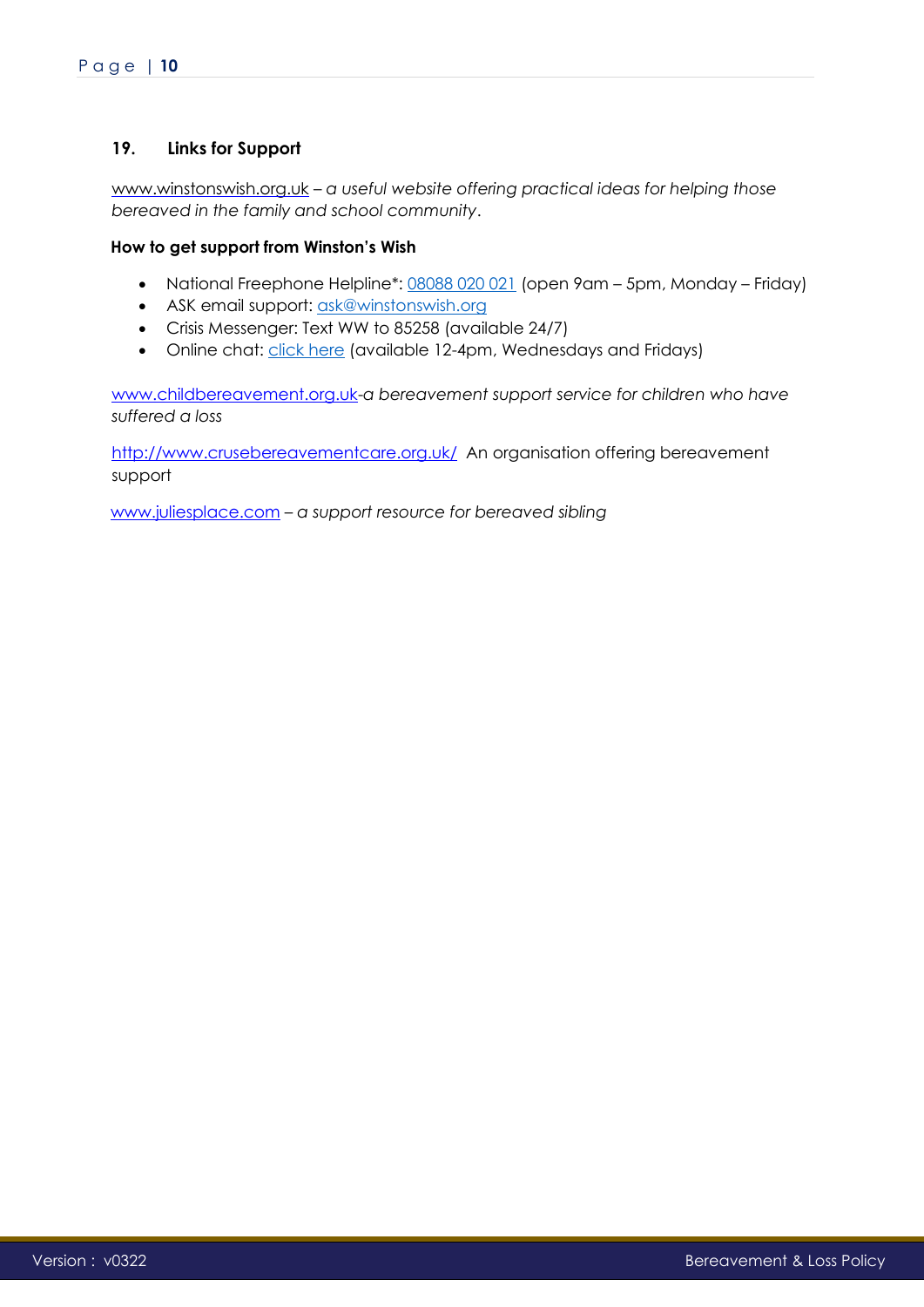# <span id="page-10-0"></span>**20. Appendix A**

### **The following information is taken from Winston Wish website in relation to the COVID-19 pandemic.**

Although COVID-19 is a shocking new situation, our general guidance on talking to children about the death of someone close holds true. Put simply this would be:

- Use simple, direct language appropriate to their level of understanding
- Use the terms 'died', 'dead', and 'death' euphemisms such as 'we've lost Grandpa' or 'Grandma has gone to another place' are confusing. Children are helped to understand by hearing the language that fits this new experience
- Keep children informed about what has happened and what will happen (e.g. about the funeral)
- Check how much they have understood
- Answer questions openly. If you don't know an answer, say you will find out and come back to them. If you feel the answer is too difficult for them to hear, explain that honestly
- Repeat explanations more than once
- Reassure them that they are not to blame
- Allow and encourage the safe sharing of feelings and thoughts
- Listen to their feelings, worries, memories

# **Ways to explain to a pupil that someone has died**

Some suggested words:

*"We know that all living things will die someday. Flowers, animals, trees, butterflies, people all die eventually…"*

*"… however, the great majority of people will die when they are very old."*

*"Occasionally, someone will die before they are old because, for example, of an accident or serious illness."*

*"When someone dies, their body stops working and they are no longer able to do the things they could when they were alive, such as move or talk or hug or play."*

*"Sadly, [name] has died. Everyone wishes they had not died and had lived for many more years. However, their body was not able to keep working and so they died. Their heart stopped beating, their lungs stopped breathing and their brain stopped thinking, and so they died."*

*"We are very healthy and we're going to do all we can to keep that way, because I want to be around to [play with my great grandchildren/travel to Mars/celebrate the year 2100]."*

**Explaining that someone has died through coronavirus**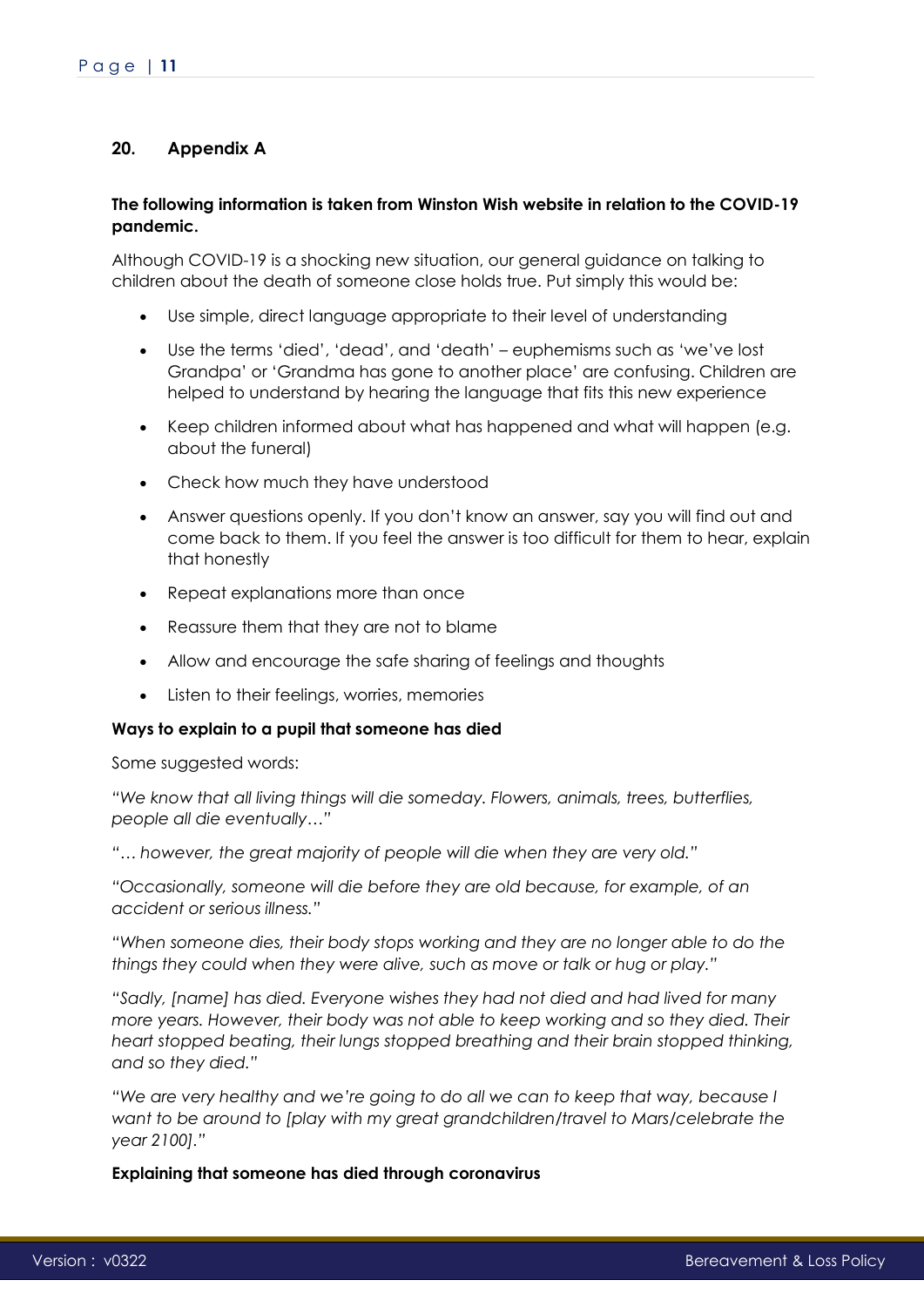There are some complicating factors about deaths from COVID-19 that may affect children

- **Unpredictability:** It's not only very old, very frail people who are dying. The person they know may have been a little frail before they contracted the virus or they may have appeared perfectly well.
- **Suddenness:** People may sicken and die quite rapidly; children will have little time to adjust to a rapidly changing future.
- **Distance:** Children won't be able to spend time with their dying relative, won't be able to touch or hug them or even be in the same room.
- **Fear:** People may react to the news that this person had died with instinctive fear rather than instinctive comfort.
- **Separation:** Children and young people will be physically distant from those who might support them – friends, teachers, wider family.
- **Support structures:** The current disruption of normal routine may mean children and young people have fewer places in which to switch off and focus on something else: for example, school, sports club, etc.
- **Anger:** Children and young people may feel angry about things they perceive to have contributed to this death: people being slow to self-isolate, lack of ventilators etc.
- **Anxiety:** While children and young people will worry about other family members dying after any death, in the present situation, such anxiety is sharper and less easy to soothe.
- **Lack of 'specialness':** More and more people will be or will know someone affected by a death due to coronavirus. The death of a pupil's important person won't receive as much attention as before this crisis.
- **Constantly reminded:** It will be hard for children to avoid hearing other stories of people affected by coronavirus.
- **Absence of rituals:** With heavy restrictions on funerals, children and young people will have less chance to 'say goodbye' in a formal sense

Some of these factors can make it more complicated to talk about. For example, it will be harder to explain why their special person died, (when perhaps someone else with similar symptoms didn't) as there is much still unknown about how the virus works. It may also feel harder to assure children that other people they know won't die yet.

### **Telling a pupil that someone important has coronavirus**

Hopefully there will be time, even if only a short time, to prepare a pupil for the news that someone important has coronavirus. Here are some guiding words:

*"I have something important to tell you. [Name] has become ill, and s/he has the illness called 'coronavirus'. S/he is feeling ill, has a bad cough and feels hot. The illness means that s/he needs to stay in hospital. We won't be able to visit them for at least a week. Perhaps you'd like to draw a picture/make a card/send a message to let her/him know*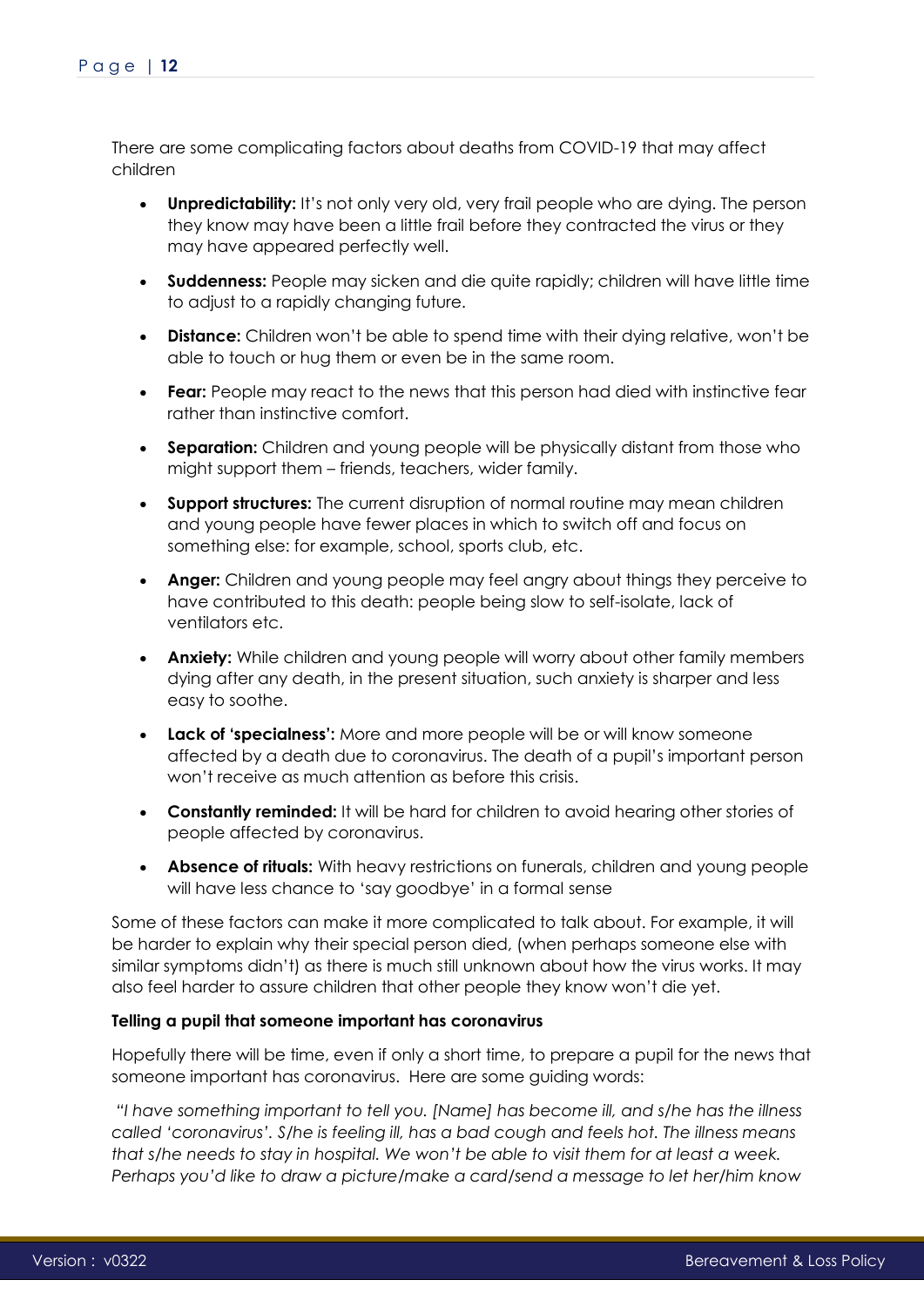*you're thinking about them. The doctors and nurses are all working really hard to get [name] better and we're all hoping that s/he will be well again soon."*

### **Telling a pupil or young person that someone they know has died through coronavirus**

*"I have something very sad and difficult to tell you. [Name] died. You remember I told you that s/he had this illness called 'coronavirus' and that everyone was doing all they could to make them better? Sadly, despite all that [name] and the doctors and nurses did, the illness became too strong and their body could not get better. Their lungs stopped working and their heart stopped beating and they died."*

### **Talking to children about the death through coronavirus of other people/people they don't know**

Children and young people will also be aware of people outside their family and circle of friends who have the virus and there will be people they have heard of who might die. This is likely to make children wonder about the safety of those close to them. Acknowledging their anxiety is important, alongside realistic reassurance.

*"It seems so shocking, doesn't it, that [name of public figure] has died from the coronavirus? I know we didn't know them, but it still feels very sad. I wanted to say that,*  here in this family, we are doing all the right things to avoid catching the virus. I know it *can get dull sometimes, but my job is to keep you safe and we'll do all we can to keep us all well."*

### **Balancing truth and reassurance**

One continual challenge for parents and carers supporting children facing bereavement or those who have been bereaved is hitting the right mixture of truth and reassurance. Children are expert at knowing if they are not being told the truth; if there are things that seem too difficult to share, explain that.

Equally, they will know the difference between genuine and false reassurance. Rather than saying "*nobody we know is going to die"*, maybe consider saying: *"from all I've heard, it is extremely unlikely that anyone we know will die and we will do everything we can do to keep safe."*

### **Look after yourself**

Super-parents or super-carers don't really exist. Simply doing the best you can at this time is all that your children need. Take time to look after yourself too.

### **Reach out for support**

We have many resources on our website to help parents and carers support grieving children.

The Winston's Wish Helpline is continuing to operate during this period and can offer guidance, support and information, call 08088 020 021. To protect our staff, our Helpline is currently operating a remote service, we ask that you leave a message on our answering machine and one of our experienced practitioners will call you back.